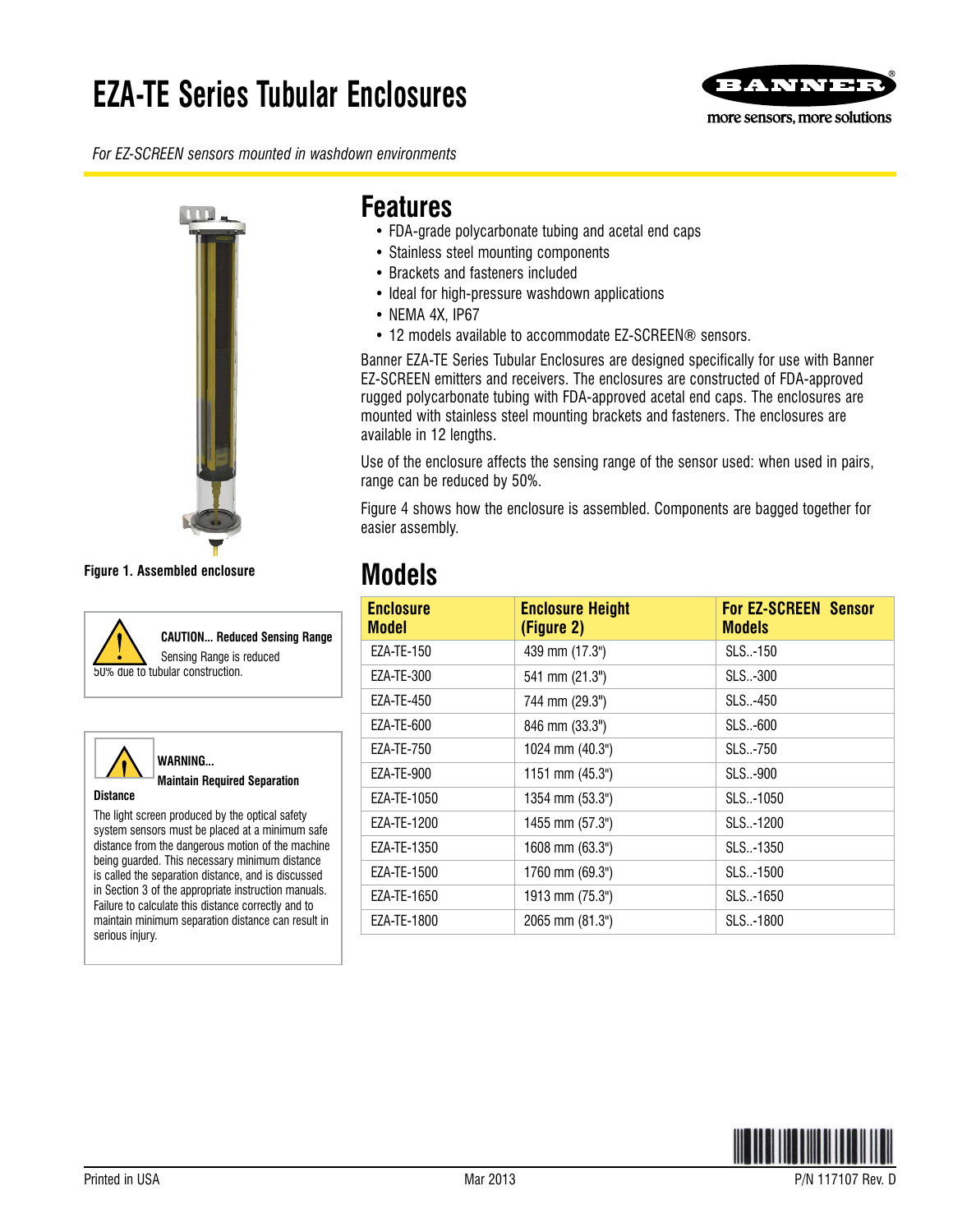### **Adjacent Reflective Surfaces**

A reflective surface located adjacent to the defined area may deflect one or more beams around an object in the defined area. In the worst case, an "optical short circuit" may occur, allowing an object to pass undetected through the defined area (see Figure 2).

This reflective surface may result from shiny surfaces or glossy paint on the machine, the workpiece, the work surface, the floor or the walls. Beams deflected by reflective surfaces are discovered by performing the trip test portion of the final alignment procedure and the periodic checkout procedures (Section 3.4.4 of the EZ-SCREEN Instruction Manual).

### **To eliminate problem reflections:**

- **If possible, relocate the sensors** to move the beams away from the reflective surface(s), being careful to maintain adequate separation distance (see Figure 2).
- **Otherwise, if possible, paint, mask or roughen** the shiny surface to reduce its reflectivity.
- **Where these are not possible (as with a shiny workpiece)**, mount the sensors in such a way that the receiver's field of view and/or the emitter's spread of light are restricted.
- **Repeat the trip test** to verify that these changes have eliminated the problem reflection(s). If the workpiece is especially reflective and comes close to the defined area, perform the trip test with the workpiece in place.

**It is important to note** that using these tubular enclosures will increase (effectively double) the distance "d" shown in Figure 2. The curved surfaces increase the potential angle of the beams. Calculate the position of the emitter and receiver based on the formula shown in Figure 2 (in addition to the separation distance information presented in the EZ-SCREEN manual).



Operating Range to 3 m (10'):  $d = 0.26$  m (10") Operating Range  $> 3$  m  $(>10^{\circ})$ : d = 0.0875 x R (m or ft)





#### **WARNING . . . Avoid Installation Near Reflective Surfaces**

Avoid locating the defined area near a reflective surface; it could reflect sensing beam(s) around an object or person within the defined area, and prevent its detection by the EZ-SCREEN System. Perform the trip test, as described in Section 3.4.4 of the EZ-SCREEN Instruction Manual, to detect such reflection(s) and the resultant optical short circuit.

Failure to prevent reflection problems will result in incomplete guarding and could result in serious bodily injury or death.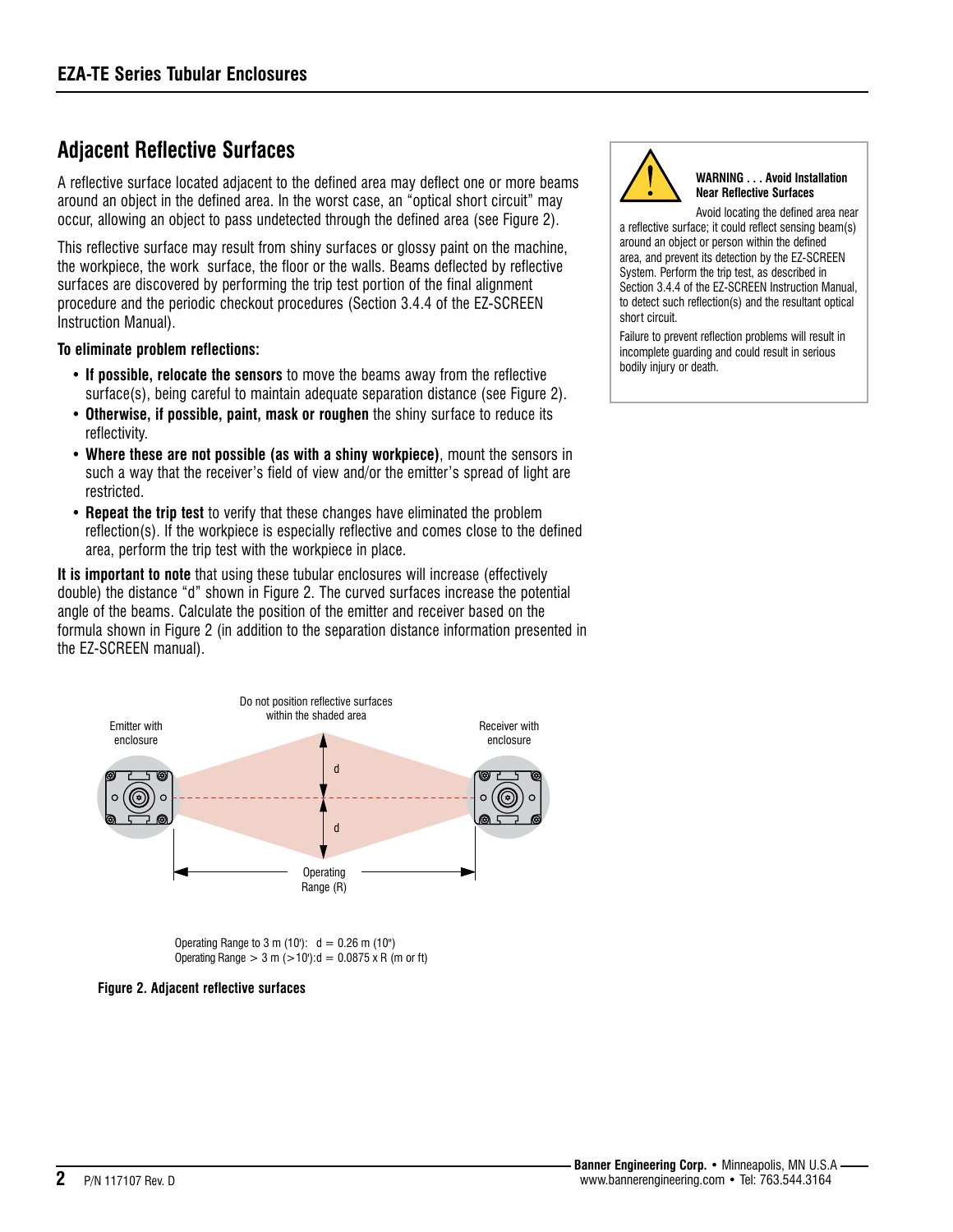

**Figure 3. Enclosure/EZ-SCREEN dimensions**

| <b>Enclosure Model</b> | L1              | L2              | L3              | L <sub>4</sub>           | $\boldsymbol{X}$ |
|------------------------|-----------------|-----------------|-----------------|--------------------------|------------------|
| EZA-TE-150             | 439 mm (17.3")  | 414 mm (16.3")  | 381 mm (15.0")  | 277 mm (10.9")           | 150 mm (5.9")    |
| EZA-TE-300             | 541 mm (21.3")  | 516 mm (20.3")  | 483 mm (19.0")  | 386 mm (15.2")           | 300 mm (11.8")   |
| EZA-TE-450             | 744 mm (29.3")  | 719 mm (28.3")  | 686 mm (27.0")  | 538 mm (21.2")           | 450 mm (17.7")   |
| EZA-TE-600             | 846 mm (33.3")  | 820 mm (32.3")  | 787 mm (31.0")  | 686 mm (27.0")           | 600 mm (23.6")   |
| EZA-TE-750             | 1024 mm (40.3") | 998 mm (39.3")  | 965 mm (38.0")  | 836 mm (32.9")           | 750 mm (29.5")   |
| EZA-TE-900             | 1151 mm (45.3") | 1125 mm (44.3") | 1092 mm (43.0") | 986 mm (38.8")           | 900 mm (35.4")   |
| EZA-TE-1050            | 1354 mm (53.3") | 1328 mm (52.3") | 1295 mm (51.0") | 1135 mm $(44.7^{\circ})$ | 1050 mm (41.3")  |
| EZA-TE-1200            | 1455 mm (57.3") | 1430 mm (56.3") | 1397 mm (55.0") | 1285 mm $(50.6")$        | 1200 mm (47.2")  |
| EZA-TE-1350            | 1608 mm (63.3") | 1582 mm (62.3") | 1549 mm (61.0") | 1435 mm (56.5")          | 1350 mm (53.1")  |
| EZA-TE-1500            | 1760 mm (69.3") | 1735 mm (68.3") | 1702 mm (67.0") | 1585 mm (62.4")          | 1500 mm (59.1")  |
| EZA-TE-1650            | 1913 mm (75.3") | 1887 mm (74.3") | 1854 mm (73.0") | 1735 mm (68.3")          | 1650 mm (65.0")  |
| EZA-TE-1800            | 2065 mm (81.3") | 2040 mm (80.3") | 2000 mm (79.0") | 1885 mm (74.2")          | 1800 mm (70.9")  |



| Included with each<br><b>EZA-TE Series</b><br><b>Tubular Enclosure</b> | <b>Quantity</b> |
|------------------------------------------------------------------------|-----------------|
| Spacer                                                                 | 1               |
| Top End Cap                                                            | 1               |
| Bottom End Cap                                                         | 1               |
| Polycarbonate Tube                                                     | 1               |
| 0-Ring (#142)                                                          | 2               |
| <b>Mounting Bracket</b>                                                | 2               |
| M5 x 8 mm Screw                                                        | 2               |
| M5 x 14 mm Screw                                                       | 2               |
| M5 Internal Tooth Lockwasher                                           | 2               |
| $\#6-32$ Screw                                                         | 8               |
| #6 Split-Ring Lockwasher                                               | 8               |
| $\#10-32$ Screw                                                        | 4               |
| #10 External Tooth Lockwasher                                          | 4               |